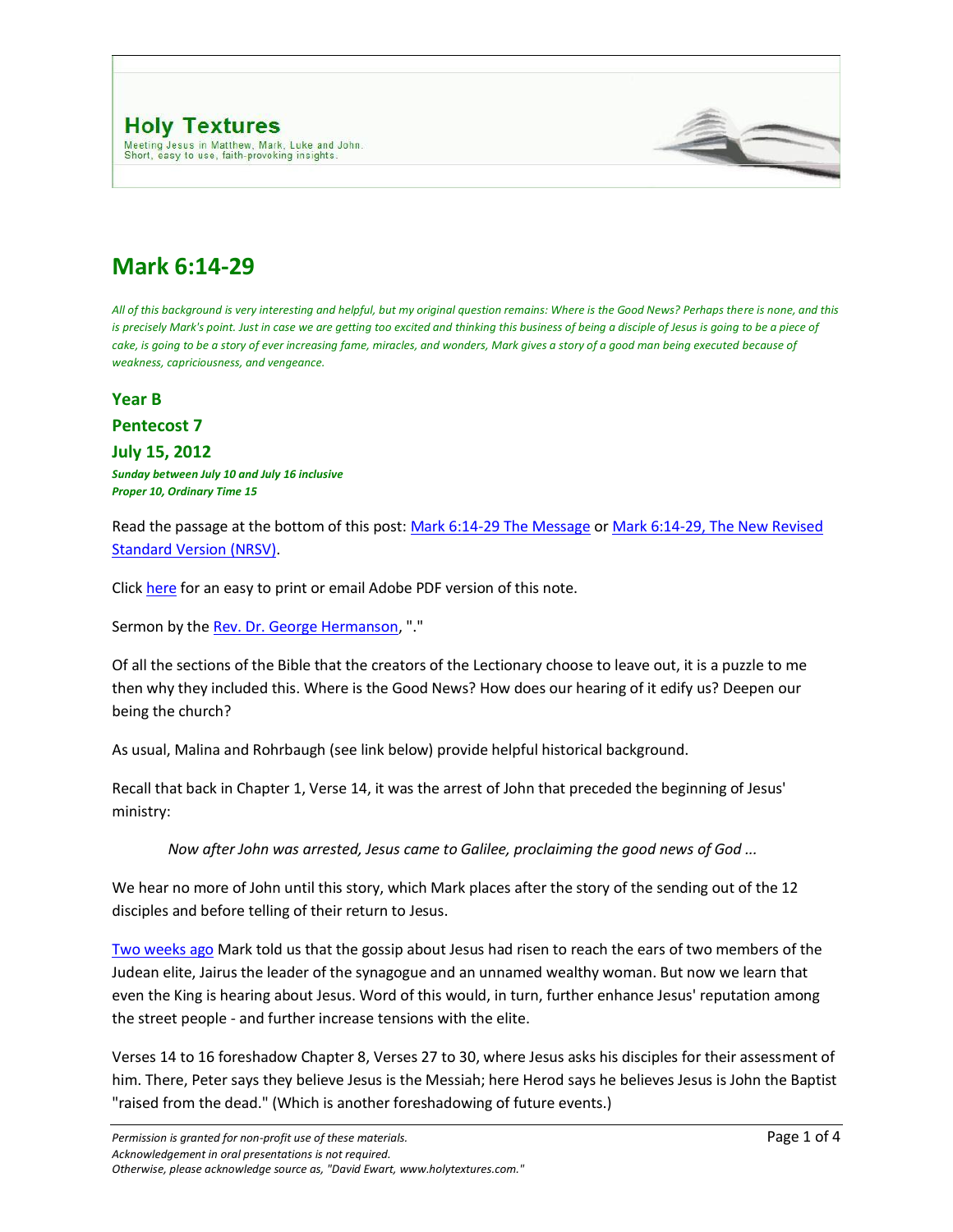Mark then goes on to tell the story of John the Baptist's execution, and gives us an interesting character sketch of Herod and a glimpse into the social customs of the elite.

We learn that Herod

- is weak we know this because he is unable to control the behaviour of his wife and daughter. (The daughter does in public what is strictly allowed for family members only. She has revealed a family secret. And to high ranking members of Judean elite. And it is his wife who takes the appropriate actions to restore her honour by having John executed.)
- is easily seduced we know this because of his fascination with John's teachings and by the dancing of his daughter.
- is impulsive and reckless with the duties and authority of his office we know this because of his hesitation to have John executed immediately when John first insulted his wife, and because of the extravagant promise made to his daughter.

The only semi-honourable thing Herod does in this story is - reluctantly - keep his promise made to his daughter. Malina and Rohrbaugh comment:

*Had he not done so, his officers would no longer trust him.*  (Page 171)

The story ends with John's disciples coming and taking his body to "lay it in a tomb" - another foreshadowing of future events.

All of this background is very interesting and helpful, but my original question remains: Where is the Good News?

Perhaps there is none, and this is precisely Mark's point. Just in case we are getting too excited and thinking this business of being a disciple of Jesus is going to be a piece of cake, is going to be a story of ever increasing fame, miracles, and wonders, Mark gives a story of a good man being executed because of weakness, capriciousness, and vengeance.

It's as though Mark is saying to us:

*The world is a dangerous place. Not only might you get killed for proclaiming the Good News, you might not even be honourably killed - killed in a direct, open confrontation. Instead you might be killed by stealth, and for totally shameful and trivial reasons.*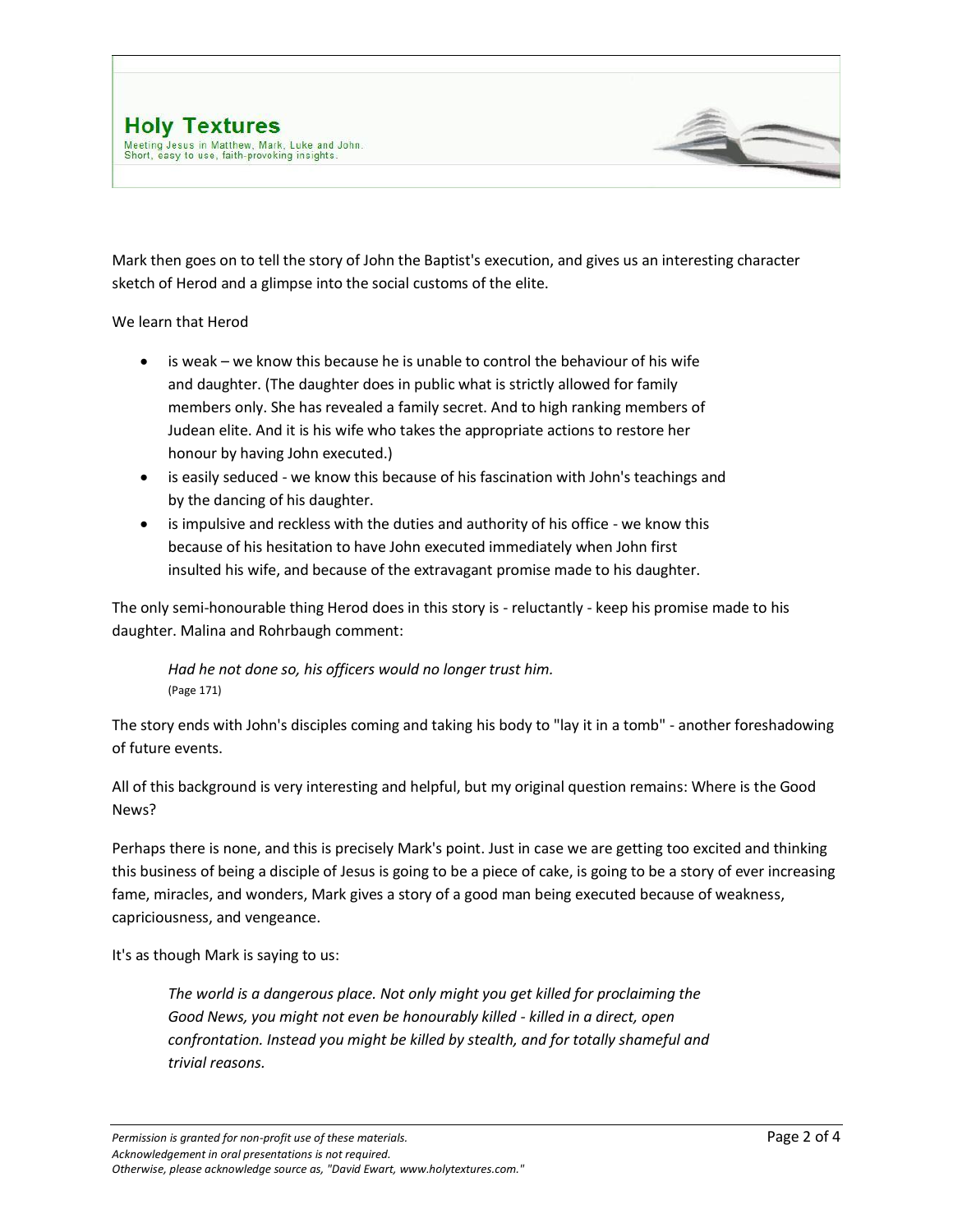

The moral of this story then might be:

*Proclaiming and doing the Good News of God is not about ego, fame, or honour; nor is it a heroic quest. Our death may come because of totally unrelated, trivial, silly reasons.*

*Proclaiming and doing the Good News of God is simply about humble service regardless of the "achievements" or the ending.*

The Good News is not about heroism.

## David Ewart [www.holytextures.com](http://www.holytextures.com/)

Historical background information in this post is drawn primarily from Social-Science Commentary on the Synoptic Gospels, see link below, pages 170-171.

[\\* Link to Amazon.com Bibliography for Bruce Malina and Richard Rohrbaugh, et. al.,](http://www.amazon.com/Bruce-J.-Malina/e/B000APRY4A/ref=ntt_athr_dp_pel_1) Social Science Commentary on ... The Synoptic Gospels; The Gospel of John; The Book of Acts; The Letters of Paul; The Book of Revelation; and others.

## **Mark 6:14-29 (NRSV)**

<sup>14</sup> King Herod heard of it, for Jesus' name had become known. Some were saying, "John the baptizer has been raised from the dead; and for this reason these powers are at work in him." <sup>15</sup> But others said, "It is Elijah." And others said, "It is a prophet, like one of the prophets of old." <sup>16</sup> But when Herod heard of it, he said, "John, whom I beheaded, has been raised."

<sup>17</sup> For Herod himself had sent men who arrested John, bound him, and put him in prison on account of Herodias, his brother Philip's wife, because Herod had married her. <sup>18</sup> For John had been telling Herod, "It is not lawful for you to have your brother's wife." <sup>19</sup> And Herodias had a grudge against him, and wanted to kill him. But she could not, <sup>20</sup> for Herod feared John, knowing that he was a righteous and holy man, and he protected him. When he heard him, he was greatly perplexed; and yet he liked to listen to him. <sup>21</sup> But an opportunity came when Herod on his birthday gave a banquet for his courtiers and officers and for the leaders of Galilee.<sup>22</sup> When his daughter Herodias came in and danced, she pleased Herod and his guests; and the king said to the girl, "Ask me for whatever you wish, and I will give it." <sup>23</sup> And he solemnly swore to her, "Whatever you ask me, I will give you, even half of my kingdom." <sup>24</sup> She went out and said to her mother, "What should I ask for?" She replied, "The head of John the baptizer."<sup>25</sup> Immediately she rushed back to the king and requested, "I want you to give me at once the head of John the Baptist on a platter." <sup>26</sup> The king was deeply grieved; yet out of regard for his oaths and for the guests, he did not want to refuse her. <sup>27</sup> Immediately the king sent a soldier of the guard with orders to bring John's head. He went and beheaded him in the prison,  $^{28}$  brought his head on a platter, and gave it to the girl. Then